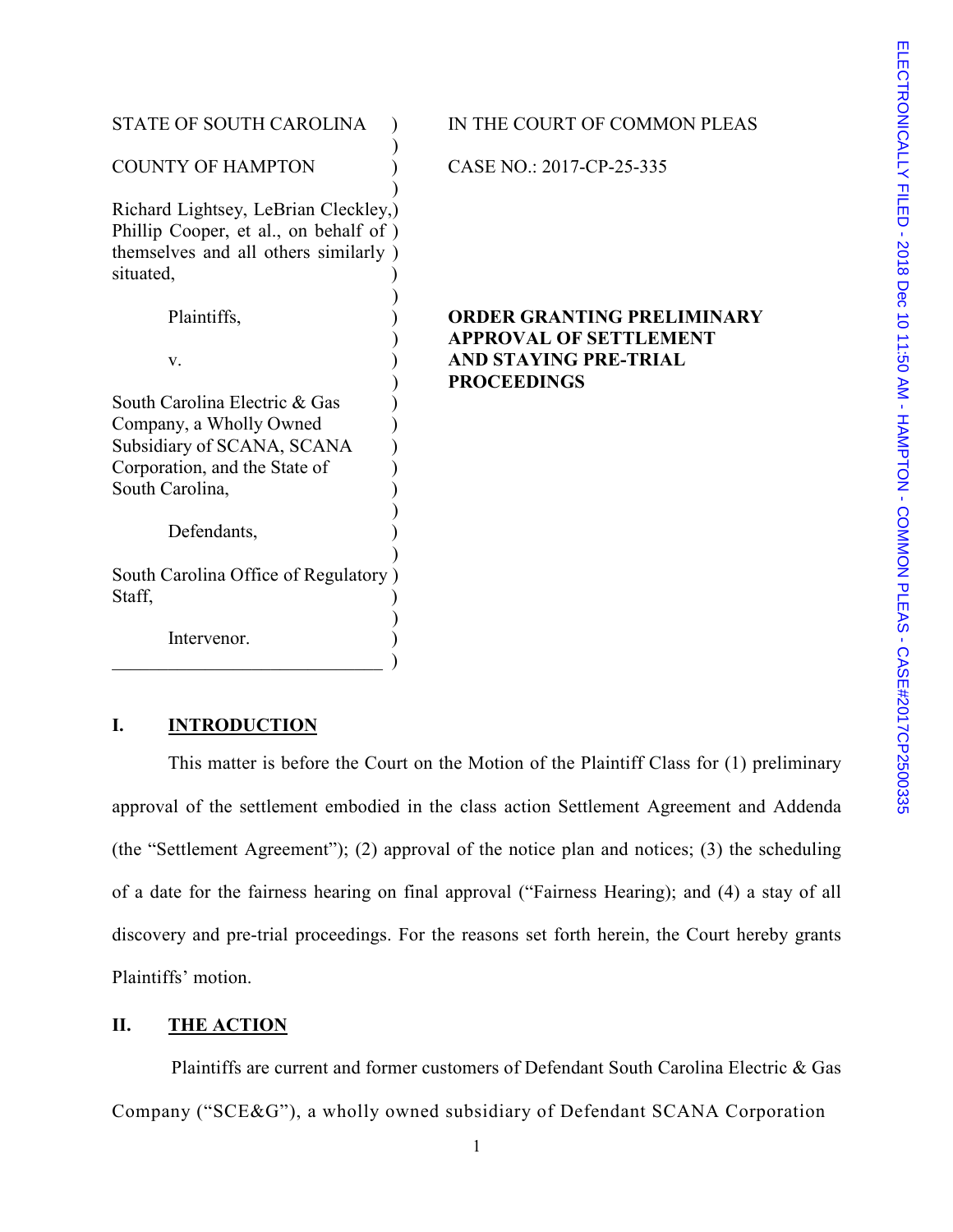("SCANA") (collectively "Defendants"). This case involves Plaintiffs' claims against the Defendants related to the construction of two nuclear units at the V.C. Summer site in Jenkinsville, South Carolina (the "Project"), for which Plaintiffs have paid advanced construction finance costs pursuant to S.C. Code Ann. § 58-33-210, *et seq*., known as the Base Load Review Act ("BLRA").

The instant action began as three separate class action lawsuits, which were ultimately consolidated in the Hampton County, South Carolina Court of Common Pleas. On August 22, 2017, Plaintiffs filed their Motion for Class Certification and subsequently filed their supporting memorandum. After briefing and a hearing, this court entered an Order granting Plaintiffs' Motion for Class Certification, finding that all of the prerequisites of Rule 23(a), SCRCP, were satisfied. *See* Order Granting Class Certification (Sep. 20, 2018).

In addition to the motion for class certification, the parties filed significant dispositive motions, including Defendant SCE&G's motions to dismiss and Plaintiffs' separate motions for partial summary judgment asking the court to declare the BLRA unconstitutional and challenging the Project-related costs as a result of the Project's abandonment. According to Plaintiffs' Motion, the parties engaged in extensive and time consuming discovery, including the exchange and review of hundreds of thousands of documents, the filing of multiple discovery motions, and conducting the depositions of twenty-five corporate representatives and material witnesses. In addition, Plaintiffs' Motion asserts, Plaintiffs retained consulting and testifying experts for purposes of providing opinions regarding the standard of care on nuclear construction projects, the considerations taken by a utility in adding a specific base load to its portfolio, and the nuclear construction project at issue in this case.

Beginning in November 2018, the parties engaged in negotiations mediated by the Honorable Joseph F. Anderson, Jr., Senior U.S. District Judge.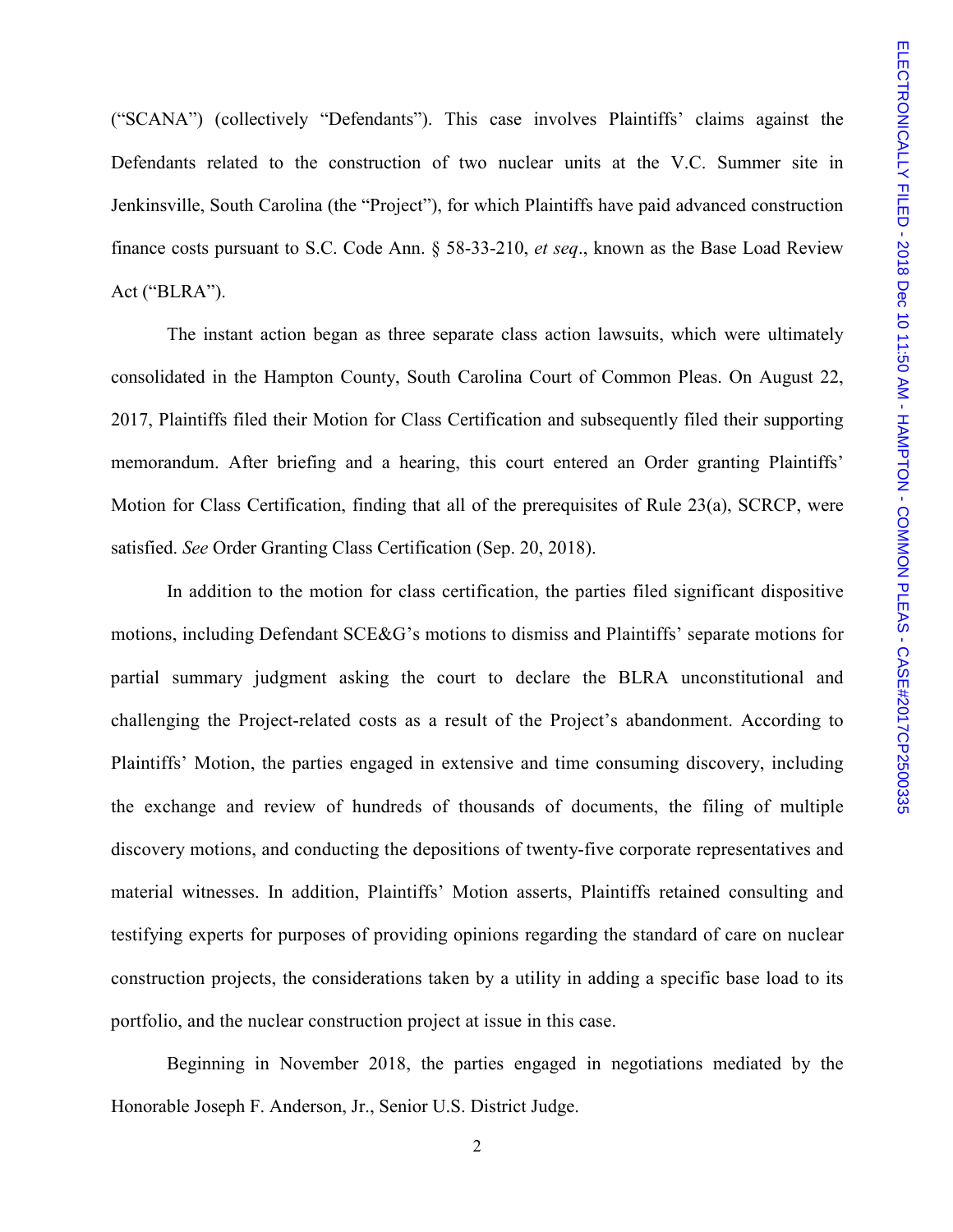Though these negotiations broke down on several occasions, ultimately the parties reached the settlement now before this Court.

## **III. THE CLASS**

Plaintiffs bring this action on behalf of a group of similarly situated persons. By order of this Court, the Class consists of: "All customers of Defendant SCE&G (including companies, corporations, partnerships, and associations) who have been assessed advanced financing costs for the construction of 2 nuclear reactor units at Defendant SCE&G and SCANA's Jenkinsville, South Carolina site from the first collection of any cost recovery associated with nuclear construction to present." All persons within the Class who do not request to exclude themselves from the Class are referred to as Class Members.

### **IV. STANDARD**

Rule  $23(c)$  and Rule  $23(d)(2)$ , SCRCP, afford the court the discretion to approve a class action settlement and to direct reasonable notice to the class. The Supreme Court of South Carolina and other South Carolina courts have found it instructive to compare Rule 23, SCRCP, to its federal counterpart, Fed. R. Civ. P. 23, *see*, *e.g.*, *Salmonsen v. CGD, Inc.*, 377 S.C. 442, 454, 661 S.E.2d 81, 88 (2008), keeping in mind that Rule 23, SCRCP, is less restrictive than the federal rule. "[W]e are cognizant that our appellate decisions have relied on federal precedent with respect to class action cases, but have also noted the significant differences between the two rules." *Id.* at 454-55, 661 S.E.2d at 88 (citing *Littlefield v. S.C. Forestry Comm'n*, 337 S.C. 348, 354, 523 S.E.2d 781, 784 (1999) ("Our state class action rule differs significantly from its federal counterpart. The drafters of [South Carolina] Rule 23 . . . intentionally omitted from our state rule the additional requirements found in Federal Rule 23(B) . . .. By omitting the additional requirements, Rule 23, SCRCP, endorses a more expansive view of class action availability than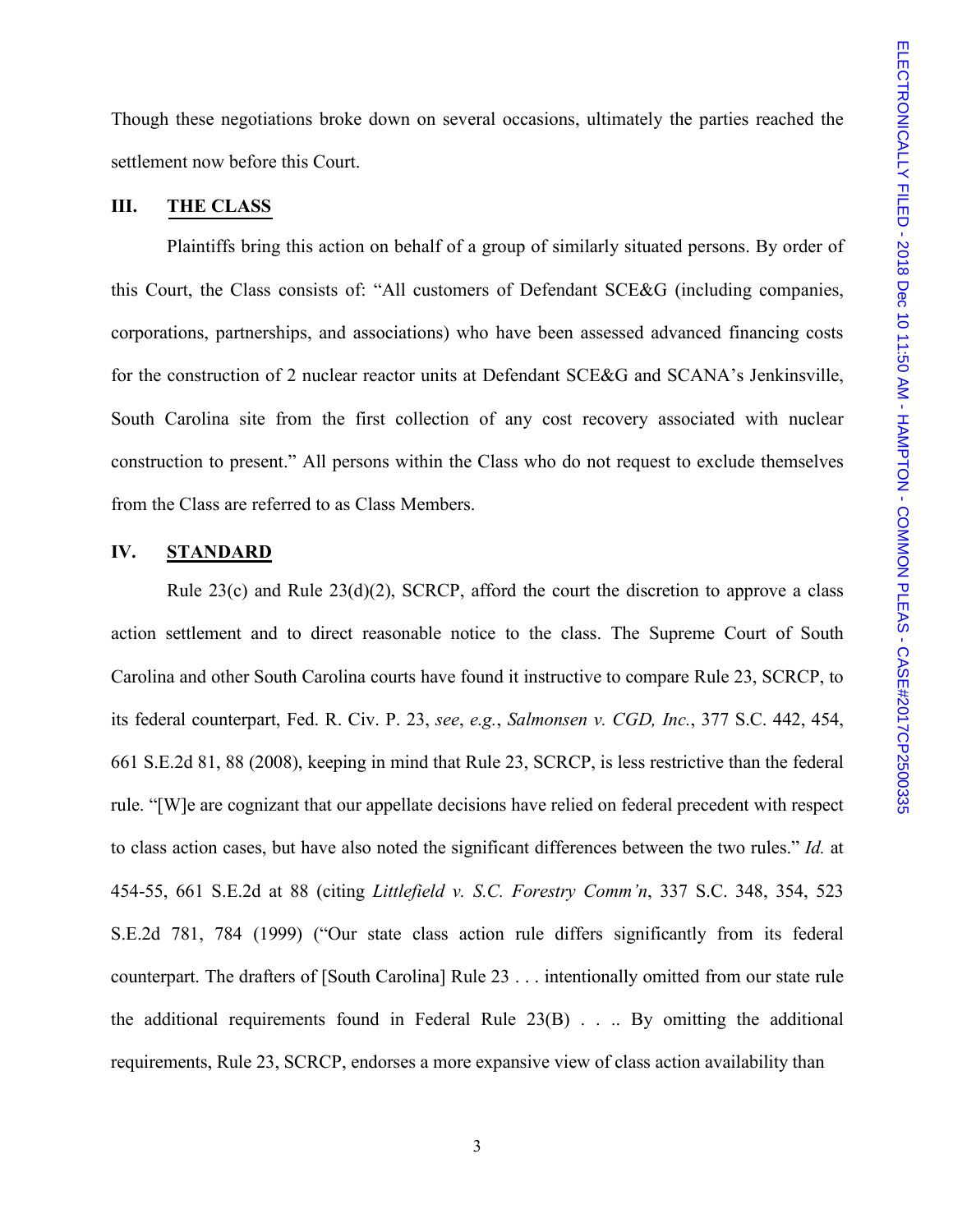its federal counterpart.")); *see also McGann v. Mungo*, 287 S.C. 561, 570, 340 S.E.2d 154, 159 (Ct. App. 1986) (relying on federal precedent to interpret new Rule 23, SCRCP); *Chestnut v. AVX Corp.*, No. 2007-CP-26-7459, 2011 WL 11684474, at \*3 (S.C. Ct. Comm. Pleas Aug. 30, 2011) ("It is well settled in South Carolina that the Class Action Rule (SCRCP 23) is more expansive than its federal counterpart . . .."). Accordingly, reliance on federal precedent as a baseline is appropriate here.

Judicial approval of a proposed settlement insures that the rights of absent class members are adequately protected. *See In Re Jiffy Lube Sec. Litig.*, 927 F.2d 155, 158 (4th Cir. 1991); *Clark v. Experian Info. Sols., Inc.*, 219 F.R.D. 375, 378 (D.S.C. 2003); *see also* Rule 23, SCRCP, advisory committee note ("It is necessary to protect the rights of all members of the class."). It is well established that the law favors class action settlements. *See*, *e.g.*, *S.C. Nat'l Bank v. Stone*, 749 F. Supp. 1419, 1423 (D.S.C. 1990).

In assessing a proposed class action settlement, the federal precedent focuses on whether a settlement is fair, reasonable, and adequate. Fed. R. Civ. P. 23(e)(2). Courts generally bifurcate the process into two phases. During the preliminary approval phase, the inquiry before the court is whether the terms of the proposed settlement are "within the range of possible approval or . . . whether there is probable cause to give notice of the proposed settlement to class members." *Fenner & Smith, Inc.*, 855 F. Supp. 825, 827 (E.D.N.C. 1994) (quoting *Armstrong v. Board of School Directors*, 616 F.2d 305, 314 & n.13 (7th Cir. 1980)) (internal citations omitted), *see also Central Wesleyan College v. W.R. Grace & Co.*, 143 F.R.D. 628, 646 (D.S.C. 1992) (order granting preliminary approval of a class action settlement serves only to allow the court to initiate proceedings to enable final adjudication of the appropriateness and fairness of the settlement). Following preliminary approval, and prior to final approval, the court conducts a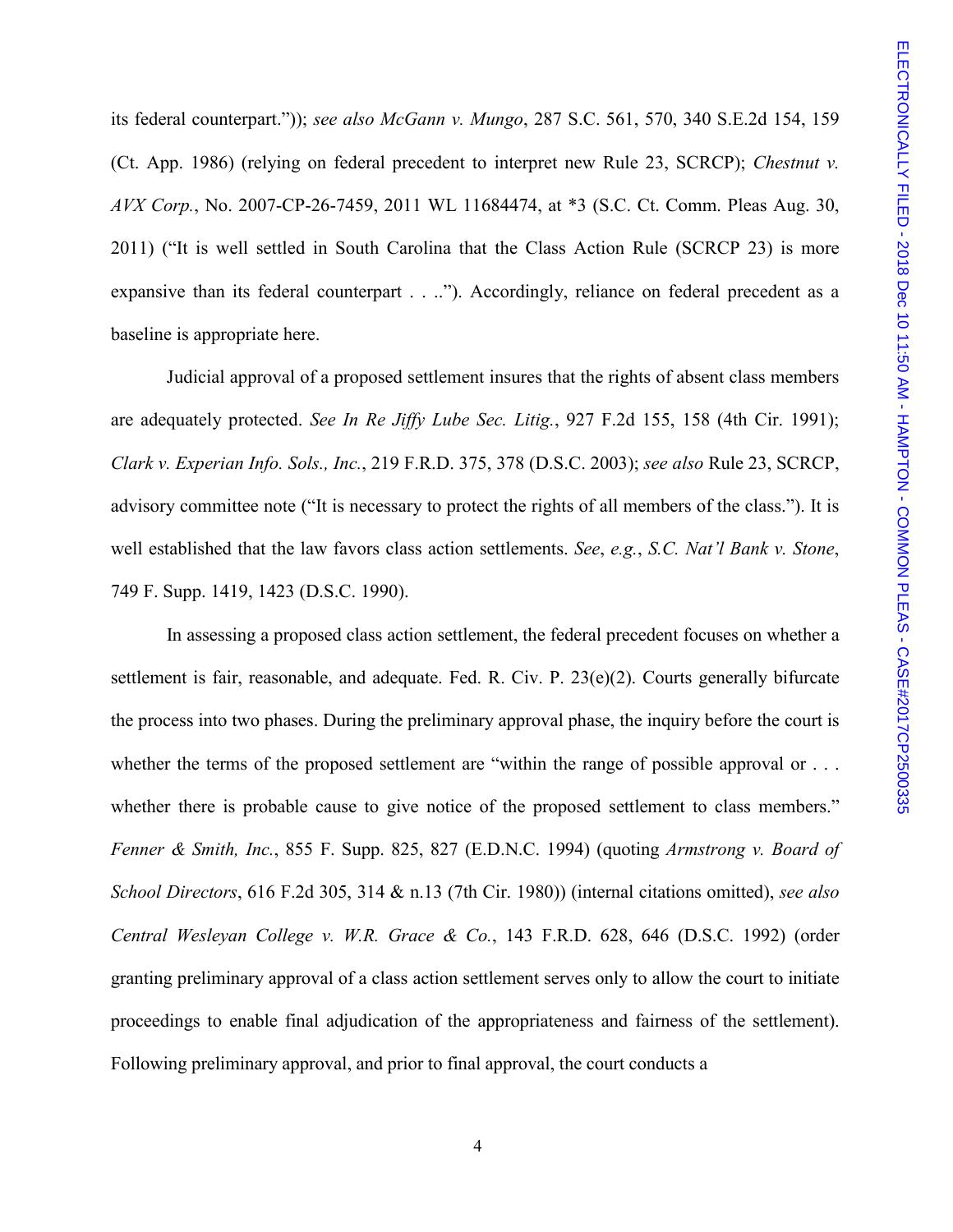fairness hearing where class members may participate. Here, the parties seek an order for preliminary approval. Thus the only question before the Court at this stage, and prior to class notice, is whether the proposed settlement is within the range of possible approval so that the class should be notified of its terms.

## **V. FINDINGS OF THE COURT**

#### **A. Fairness**

In assessing whether preliminary approval is fair and reasonable, the court may consider a number of factors, including the posture of the case at the time of the proposed settlement, the extent of the discovery, the circumstances surrounding the settlement negotiations, and the experience of counsel in litigating class actions. *Beaulieu*, 2009 WL 2208131 at \*24 (citing *Jiffy Lube*, 927 F.2d at 158-59); *Horton v. Merrill Lynch, Pierce, Fenner & Smith, Inc.*, 855 F. Supp. 825, 827 (E.D.N.C. 1994). *See also* 4 Newberg on Class Actions, § 13:15 (5th Ed.).

Discovery in this case commenced following this Court's February 2018 order denying Defendant SCE&G's motions to dismiss. Since that time, according to Plaintiffs' Motion, the parties have exchanged and reviewed hundreds of thousands of documents and conducted numerous depositions. This Court has presided over a number of motions to compel related to discovery documents, privilege logs, and documents sought via subpoena. In addition, this Court has heard argument on Defendants' Motions to Dismiss, Plaintiffs' Motion for Class Certification, and Plaintiffs' Motion for Partial Summary Judgment to declare the BLRA unconstitutional on its face and as applied.

Based upon the filings in this case, along with this Court's familiarity with the proceedings, this Court finds that the parties have undertaken extensive efforts litigating this case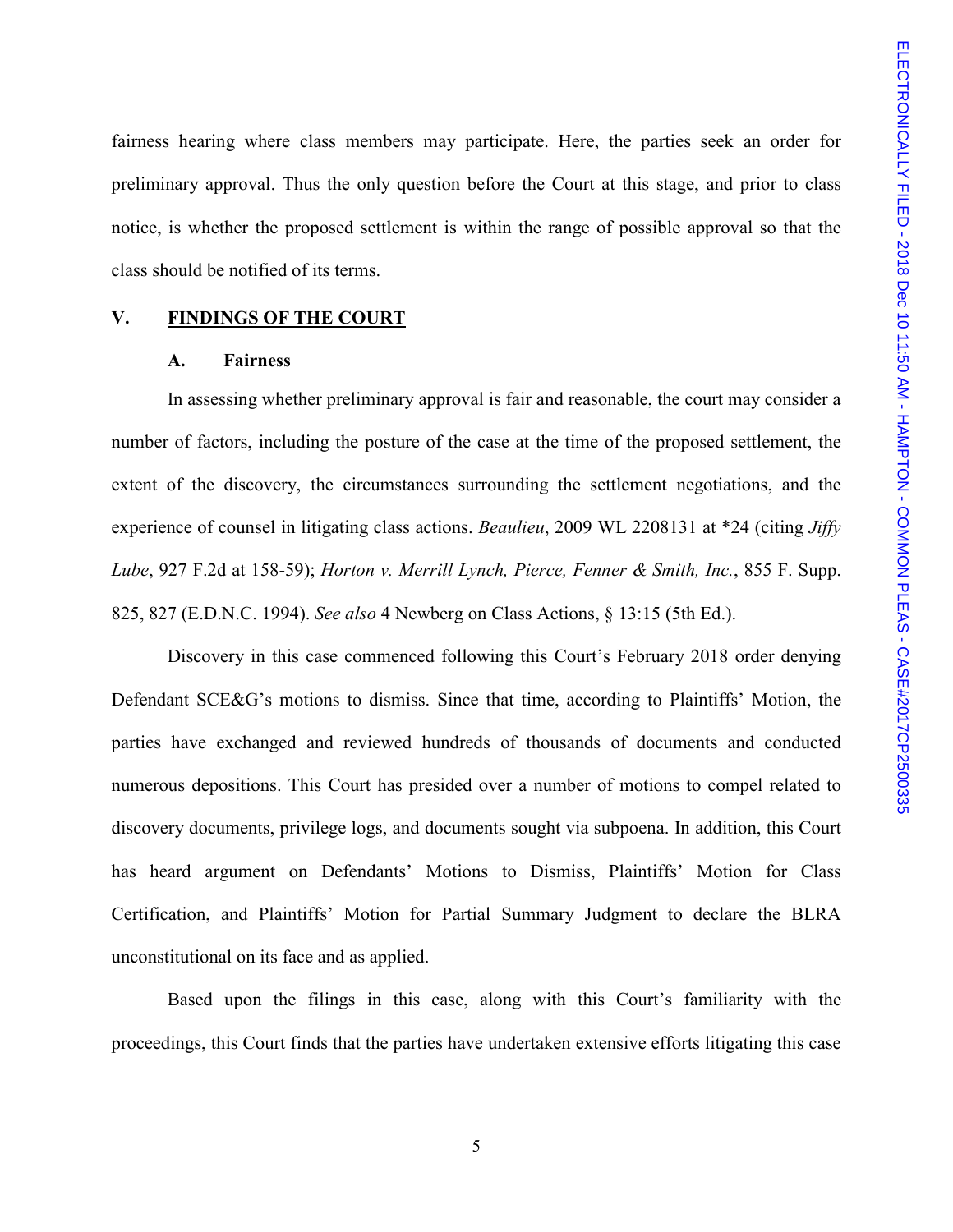and this settlement is entered into at a time when the parties are in a position to be aware of the viability of Plaintiffs' claims, as well as the extent of the defenses asserted by Defendants.

In late October 2018, after this Court had indicated that it intended to issue its ruling on the Plaintiffs' motion regarding the BLRA, the parties agreed to mediate this case before Judge Anderson. These settlement negotiations began in November 2018 and lasted for several weeks. The negotiations broke down on a number of occasions. According to the representations made surrounding these negotiations, it appears that the settlement negotiations were conducted at arms'-length, were presided over by an extremely competent third-party neutral, and no collusion exists.

Class Counsel collectively have many decades of relevant experience litigating class actions nationwide, and Counsel for Defendants have comparable experience practicing in some of the most widely respected firms in South Carolina and across the country. As such, this Court finds that Counsel for the parties have the requisite level of experience to assess and recommend the terms of the proposed settlement.

## **B. Adequacy**

In assessing whether a proposed settlement adequately serves to compensate the class, the court can consider the strength of the case, the strength of the defenses, the practical implications of continued discovery and trial, and whether a recovery is likely in the event of continued litigation, among other factors. 4 Newberg on Class Actions § 13:15 (5th Edition), "Standard for Granting Preliminary Approval – Substantive Requirements". Courts may compare the settlement amount to the relief the class could expect to recover at trial. *Id*. (internal citations omitted). In addition, courts may compare the amount of relief encompassed by the settlement against amounts plaintiffs may have recovered in similar cases. *Id*.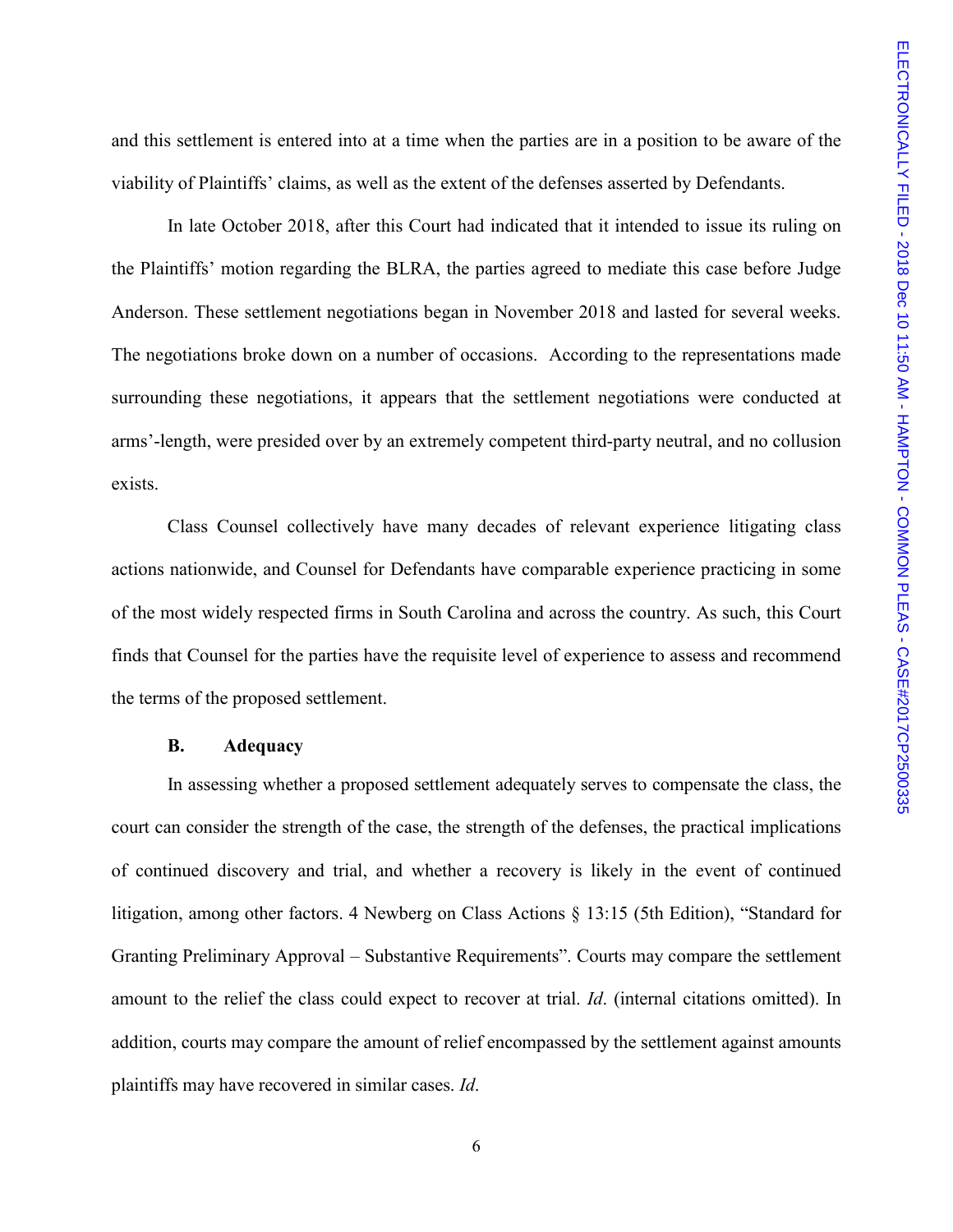The proposed settlement provides a common benefit, which will create significant retrospective and prospective relief for Class Members, both by way of refunds (or bill credits) for prior payments assessed under the BLRA, as well as through substantial future rate relief to be administered in the contemporaneous proceeding pending before the South Carolina Public Service Commission ("PSC"). It is reasonably certain that if the settlement is not approved, the parties will continue to undertake rigorous discovery, depositions, and motions' practice, at great expense to all parties involved. In addition, this case presents legal issues that will likely necessitate appeal in the event no settlement is entered. According to Plaintiffs' Motion, in similar cases in other jurisdictions, the outcomes for the affected classes have been far less positive. <sup>1</sup>Thus, there is great uncertainty regarding the outcome of this matter in the event no settlement is entered, but certainty that the parties will continue to expend significant resources in preparing this case for trial and in arguing matters on appeal.

#### C. Conclusion

 $\overline{a}$ 

In light of the considerations set forth above, at this preliminary stage, the Court finds that the proposed settlement is within the realm of a fair, reasonable, and adequate resolution, and Class members should be notified of its terms.

# **VI. APPROVAL OF SETTLEMENT AGREEMENT AND PLAN OF NOTICE**

The Parties have submitted to the Court their Settlement Agreement, which includes the plan for providing notice to the Class and attaches as an exhibit the form of notice to be mailed and/or e-mailed to the Class. The Court will not recite the terms of the Settlement Agreement,

<sup>&</sup>lt;sup>1</sup> By way of example, see *Newton v. Duke Energy Florida, LLC*, C/A No. 0:16-cv-60341-WPD, where the District Court for the Southern District of Florida dismissed a class action complaint filed by a customer class finding that the Nuclear Cost Recovery provisions of the Florida Renewable Energy Technologies and Energy Efficiency Act, Fla. Stat. §§ 366.93, 403.519(4), did not violate the Dormant Commerce Clause and were not preempted by the Atomic Energy Act of 1954 or the Energy Policy Act of 2005, *id.* Dkt. Entry 42, Order Granting Defendants' Motion to Dismiss, pp. 2-3, and otherwise failed to state a private right of action to challenge the constitutionality of the statute or to otherwise state a claim against a state actor. *Id.*, pp. 4-10.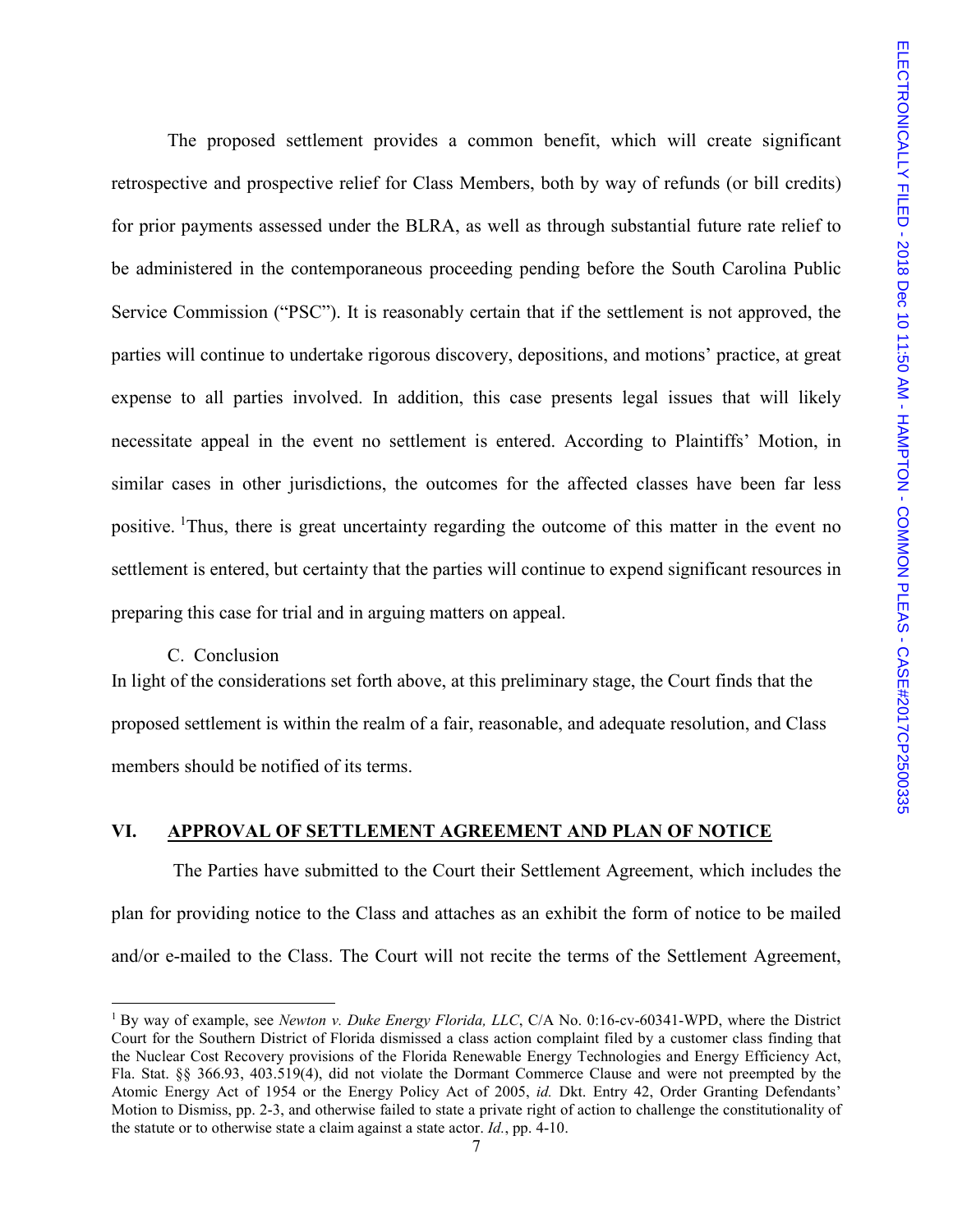but refers to and relies on them herein. Based upon the Settlement Agreement, the record, and the proceedings herein, it appears to the Court upon preliminary examination that the settlement is within a range that could be approved as fair, reasonable, just, and adequate, subject to a final Fairness Hearing, and that notice should be issued to the Class.

In addition, this Court finds: (1) that the plan for giving notice and notices constitute the best practicable means of notifying the Class of the settlement, and one that complies with the requirements of due process; (2) that absent Class Members' interests have been adequately represented; (3) that the proceedings to date and as contemplated by the Settlement Agreement have afforded and will afford the absent Class Members all of the requisite due process protections; and (4) that following the class notice, the Fairness Hearing should be held to determine whether the settlement is fair, reasonable, and just, and whether final judgment should be entered in this action.

Accordingly, it is hereby **ORDERED** that:

1. The Settlement Agreement and its terms have been assessed and as such the settlement contained herein is preliminarily **APPROVED** as being within a range that could be approved as fair, reasonable, just, and adequate, subject to a final Fairness Hearing.

2. The proposed plan of providing notice contained in the Settlement Agreement is **APPROVED** and **DEEMED** to be adequate to protect the due process rights of Class Members. Further, the form of the notice to be mailed to the Class (attached as Exhibit C to the Settlement Agreement) is hereby **APPROVED**, and it is hereby **ORDERED** that, within the later of (i) forty-five days after the entry of this Order; or (ii) forty-five days after the PSC approves the distribution of the Class notice, the transfers of the properties in Settlement Agreement Exhibits A and B, and the merger of SCANA and Dominion Energy, Inc. ("Dominion"), Defendants and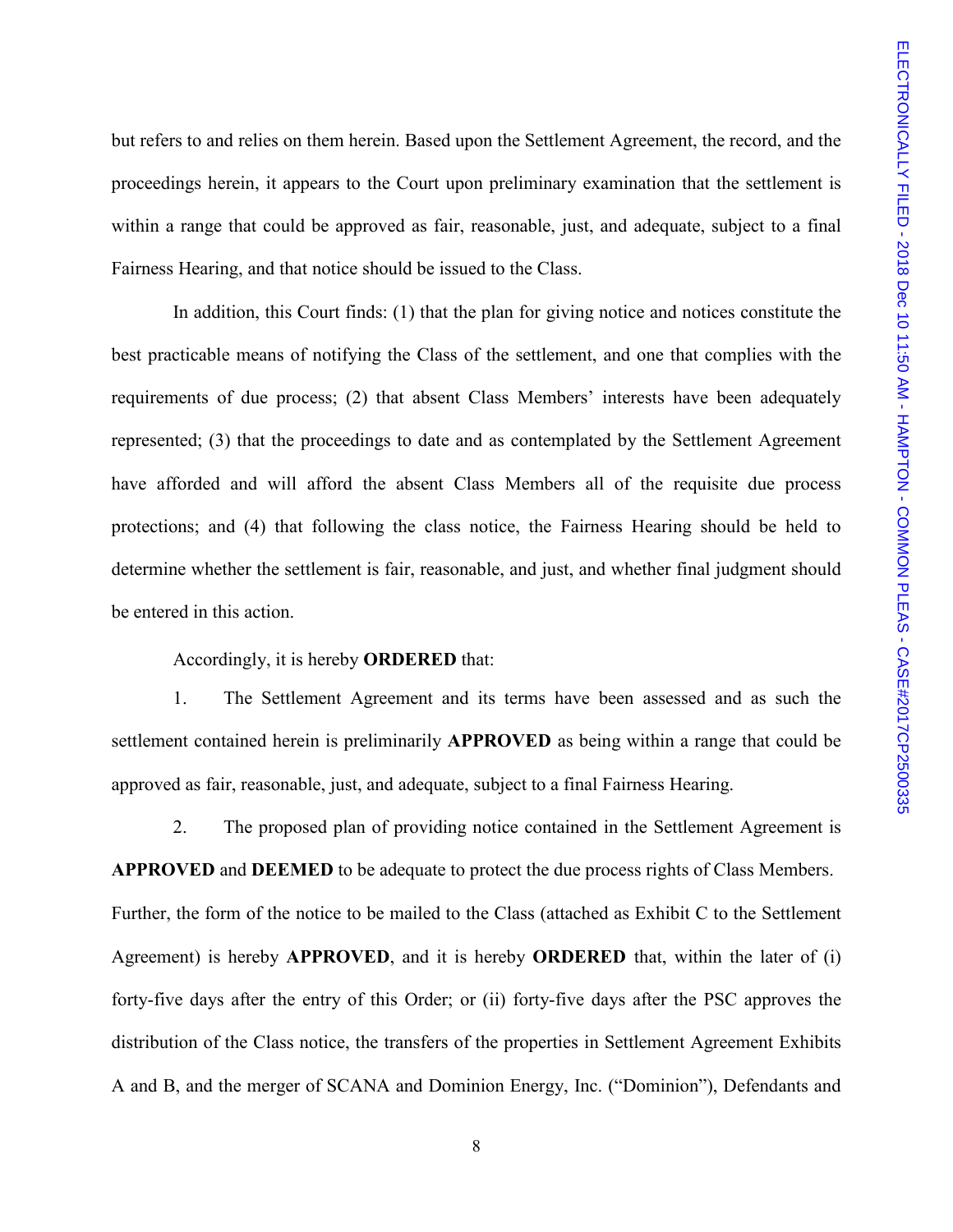the Claims Administrator shall cause notice of the settlement to be mailed and/or e-mailed to Class Members as set forth in the Settlement Agreement in substantially the same form as the summary notice attached as Exhibit C to the Settlement Agreement, and the Claims Administrator shall cause notice to be published as set forth in the Settlement Agreement in an abbreviated form consistent with the summary notice.

 3. The Fairness Hearing will be scheduled for a date within the later of (i) one hundred thirty-five days after entry of this Order; or (ii) one hundred thirty-five days after the PSC approves the distribution of the Class notice, the transfers of the properties in Settlement Agreement Exhibits A and B, and the merger of SCANA and Dominion, to determine whether the proposed settlement of this action, as set forth in the Settlement Agreement, is fair, reasonable, just, and adequate and should be finally approved. <sup>2</sup>After the Fairness Hearing, the Court may enter a final order in accordance with the Settlement Agreement.

4. Any Class Member shall be allowed to make a Request for Exclusion from the settlement by mailing or delivering such Request for Exclusion to the Claims Administrator at the address set forth in the notice. Any Request for Exclusion must be in writing and postmarked or delivered no later than the date that is the later of (i) seventy-five days after entry of this Order; or (ii) seventy-five days after the PSC approves the distribution of the Class notice, the

transfers of the properties in Settlement Agreement Exhibits A and B, and the merger of SCANA and Dominion. Requests for Exclusion must contain the following information and must be signed by the Class Member: (i) the full name of the Class Member; (ii) the current address of the Class Member; (iii) the SCE&G service address and/or account number for which the Class Member is requesting exclusion; (iv) reference *Lightsey, et al. v. South Carolina Electric & Gas* 

 $\overline{a}$ 

<sup>&</sup>lt;sup>2</sup> The Court will consult with the parties to schedule a date, time, and location for the Fairness Hearing, so this information can be included in the Class notice.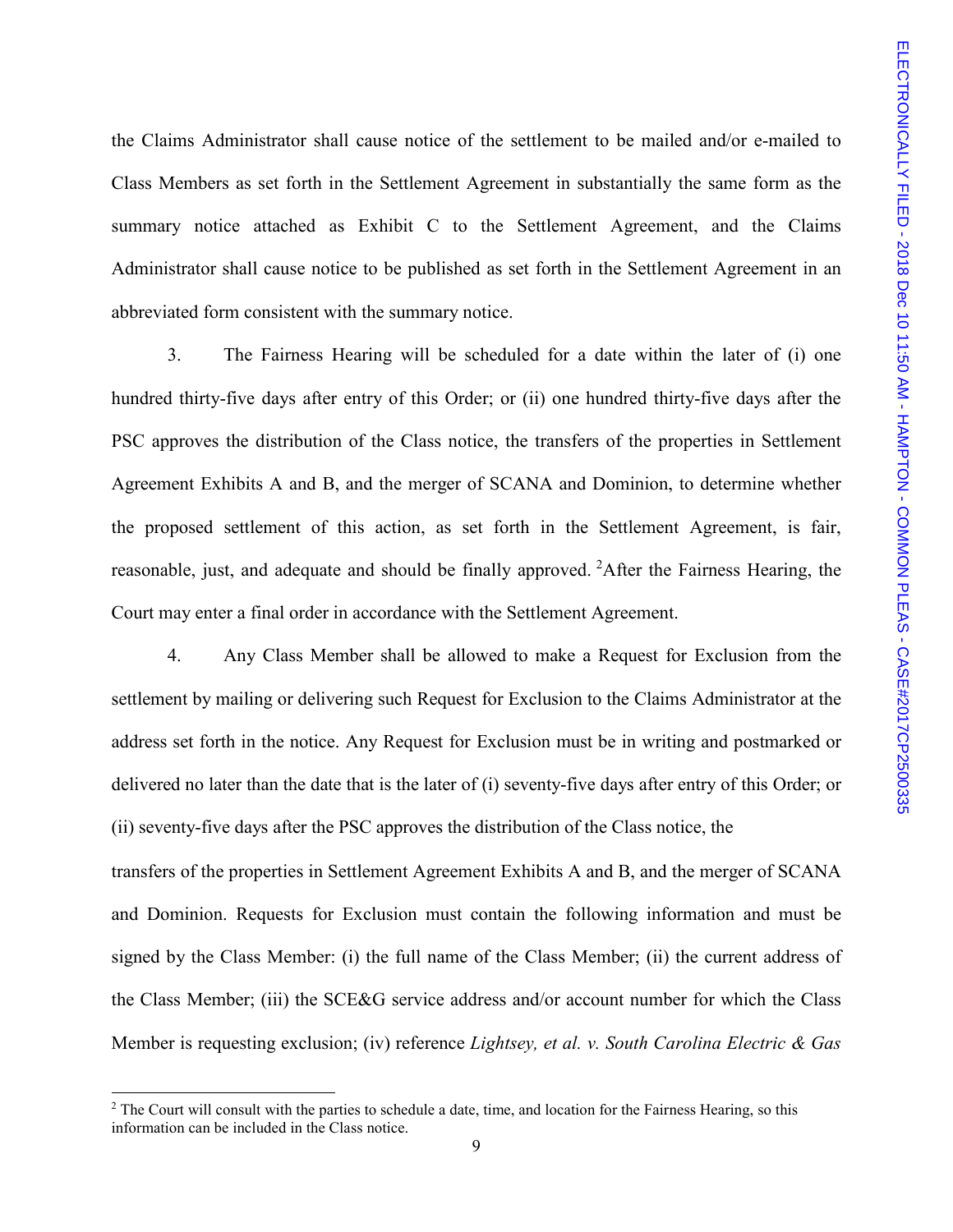*Company, et al.*, pending before the Court of Common Pleas for Hampton County, Civil Action No. 2017-CP-25-335; and (v) in express and clear terms state the Class Member's desire to be excluded from the settlement and from the Class.

No Request for Exclusion can be made on behalf of a group of Class Members or through an agent or attorney.

Failure to comply with these requirements and to timely submit the Request for Exclusion form shall result in the Class Member being bound by the terms of the settlement.

 5. Any Class Member who submits a timely Request for Exclusion may not file an objection to the settlement and shall be deemed to have waived any rights or benefits under the Settlement Agreement.

6. Any living Class Member who does not request exclusion shall receive a payment (or bill credit) without the necessity of submitting a claim form. Because of the need to establish the proper payee for a deceased Class Member, the Personal Representative or next of kin of a deceased Class Member must file a claim and provide a death certificate, letters of appointment, and/or proof of next of kin status within the later of (i) one hundred five days after entry of this Order; or (ii) one hundred five days after the PSC approves the distribution of the Class Notice, the transfers of the properties in Settlement Agreement Exhibits A and B, and the merger of SCANA and Dominion.

 7. The Parties shall jointly report the names of all individuals and entities who have submitted a Request for Exclusion to the Court no less than five (5) days prior to the Fairness Hearing.

8. Under certain circumstances, Defendants have the option to terminate the Settlement Agreement for up to five (5) days following the Request for Exclusion deadline. This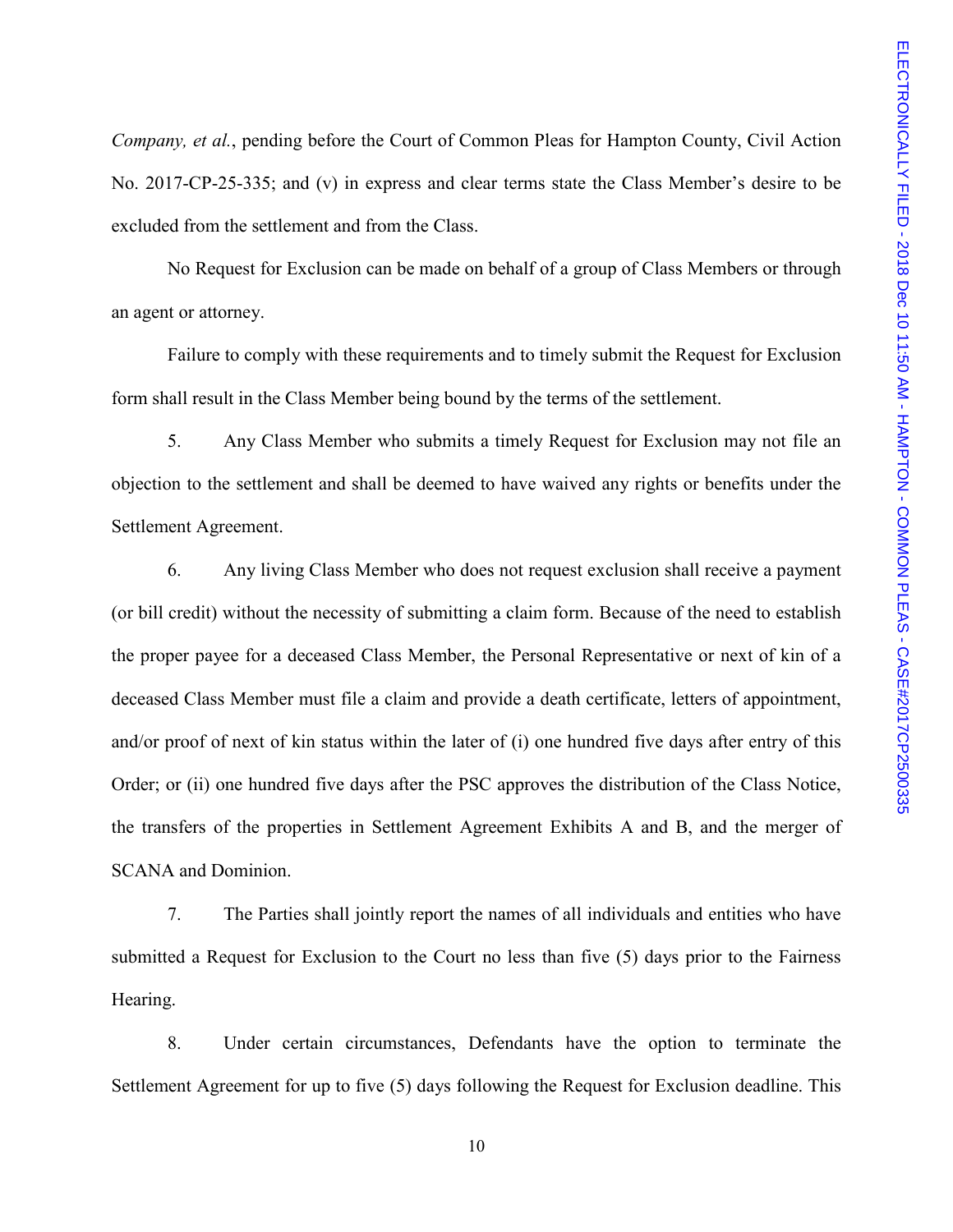option is set forth in a separate letter agreement that permits Defendants to terminate the Settlement Agreement should a certain number of Class Member request exclusion. The referenced letter agreement will not be filed with the Court unless and until (1) the Court orders that the separate letter agreement be filed, or (2) a dispute among the parties concerning its interpretation or application arises. If either of the foregoing events occurs, the separate letter agreement will be filed under seal unless otherwise ordered by the Court. In the event that the exclusion request trigger is reached, Defendants may, but are not obligated to, void the Settlement Agreement, in which case the parties will return to their positions prior to the filing of the Motion for Preliminary Approval of the Settlement.

9. For any and all Class Members who timely request exclusion from the Class, the Defendants will receive a refund of those Class Members' share of the Common Benefit Fund computed as if they had they not requested exclusion.

10. Any Class Member may object to any aspect of the proposed settlement. Any objection must be in writing, must be filed with the Court and mailed to Class Counsel and Defendants' Counsel, as set forth in the notice, and must be postmarked no later than fifteen (15) days prior to the date of the Fairness Hearing. All objections must specifically refer to *Lightsey, et al. v. South Carolina Electric & Gas Company, et al.*, pending before the Court of Common Pleas for Hampton County, Civil Action No. 2017-CP-25-335, and must include the following information: (1) the full name of the Class Member; (2) the current address of the Class Member; (3) the SCE&G service address and/or account number; (4) all specific objections and the reasons in support thereof; and (5) any and all supporting papers.

If the objector intends to appear though counsel, the objector's counsel shall append a list of all prior objections to class action settlements previously filed by such counsel in state and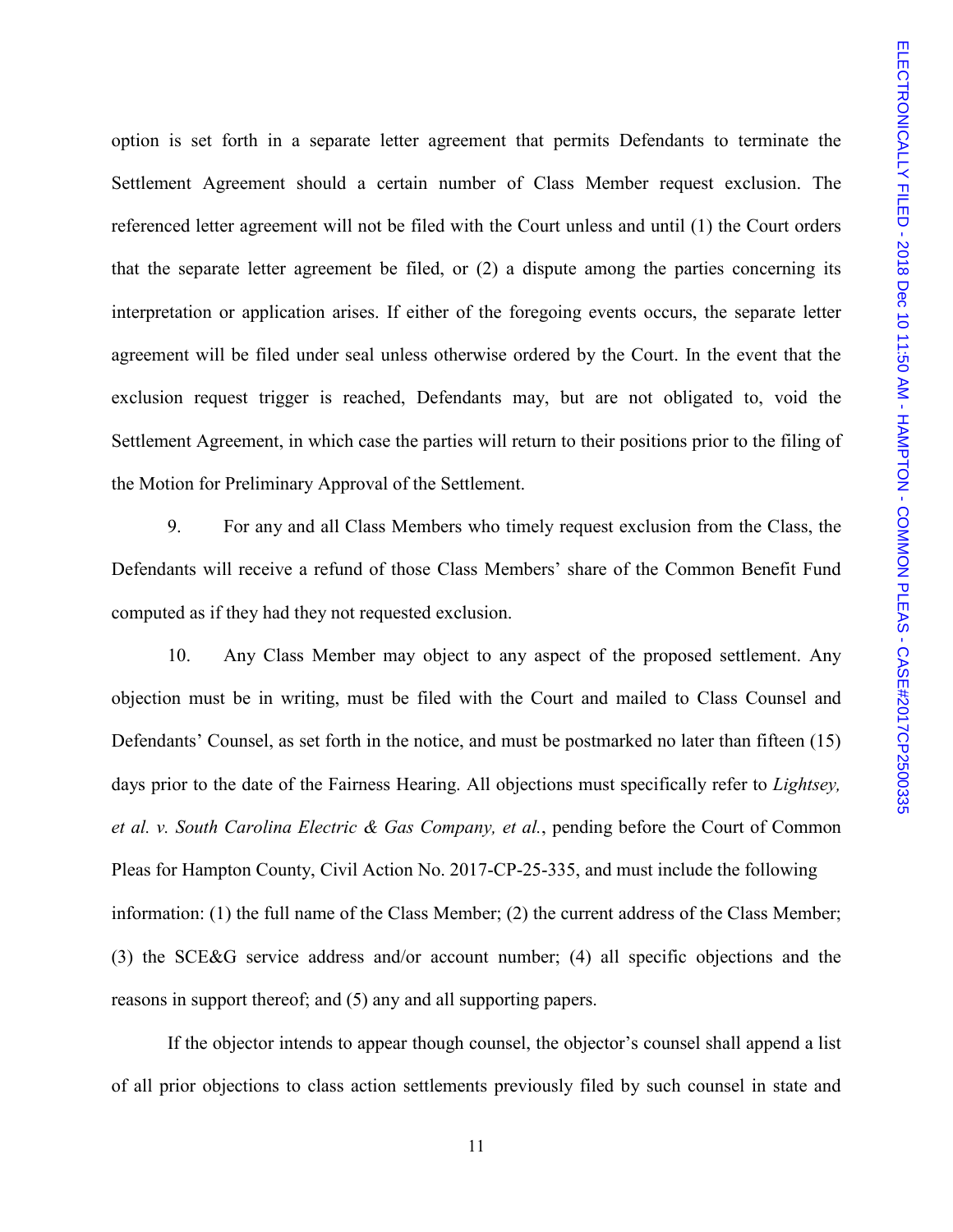federal courts, and with respect to each provide (1) the case number; (2) the court where the prior objection was filed; and (3) the outcome of the objection. Any Class Member who files an objection must also appear at the Fairness Hearing in person or through counsel to show why the proposed settlement should not be approved as fair, reasonable, just, and adequate.

 11. Any person who fails to object in the manner prescribed herein and in the notice without good cause shown shall be deemed to have waived any such objection with respect to the settlement, including, without limitation, any objection to the proposed settlement or any provision of the Settlement Agreement, by appeal, collateral attack, or otherwise.

 12. All discovery and other pretrial proceedings in this action are stayed and suspended, except such actions as may be necessary to implement the Settlement Agreement and this Order.

 If the proposed settlement as provided in the Settlement Agreement is not given final approval by the Court, or for any reason the parties fail to obtain a Final Approval Order as contemplated in the Settlement Agreement, or the Settlement Agreement is terminated pursuant to the terms of the Settlement Agreement or Orders of this Court, the Settlement Agreement and this Preliminary Approval Order shall become null and void and shall be of no further force and effect. In such event, the Settlement Agreement, any negotiations relating thereto, the Preliminary Approval Order, and any other matter relating to the settlement shall not be used or referred to for any purposes whatsoever in this or any other action, case, proceeding, or controversy.

**AND IT IS SO ORDERED.**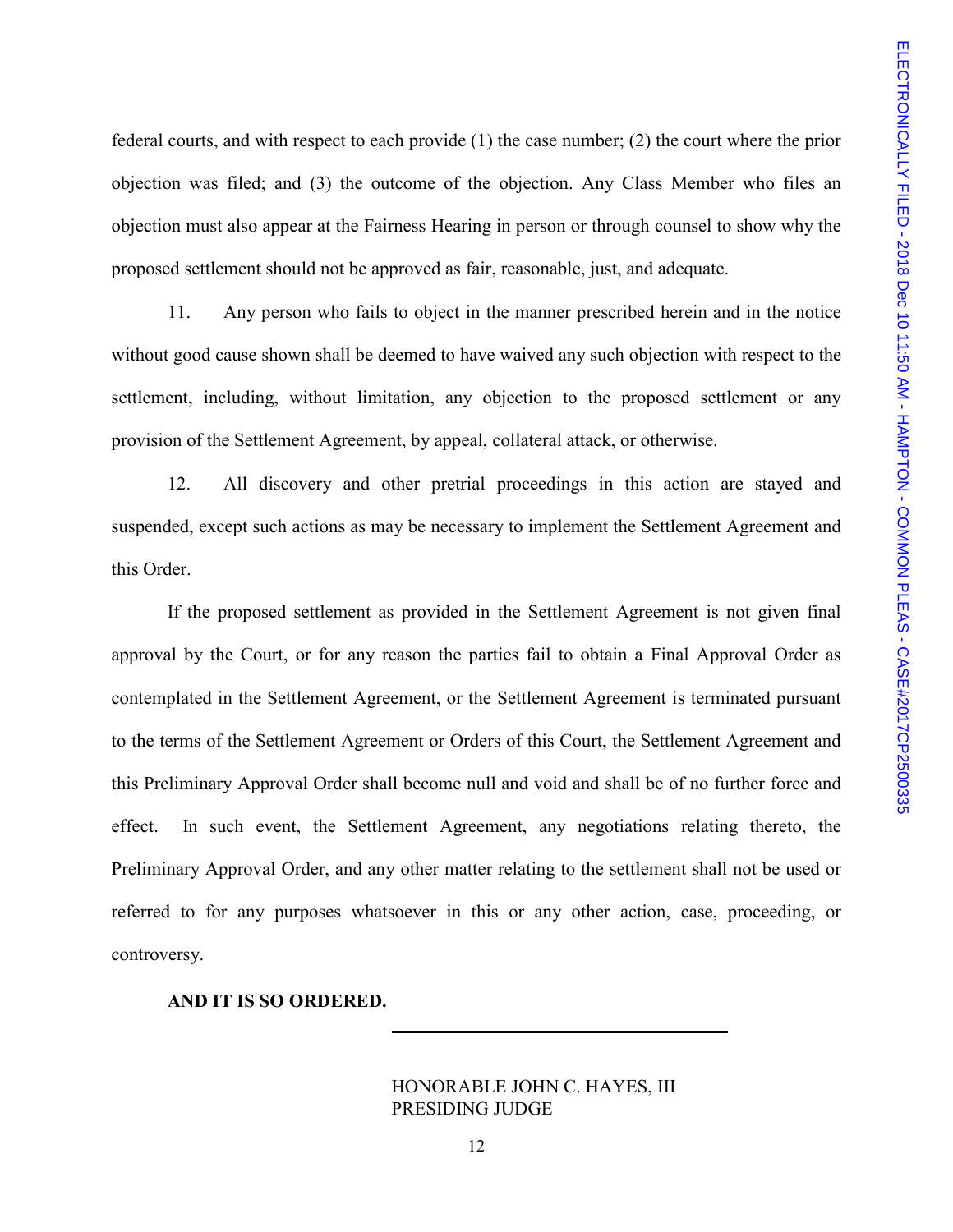Dated: \_\_\_\_\_\_\_\_\_\_\_\_\_\_\_\_\_\_\_, 2018